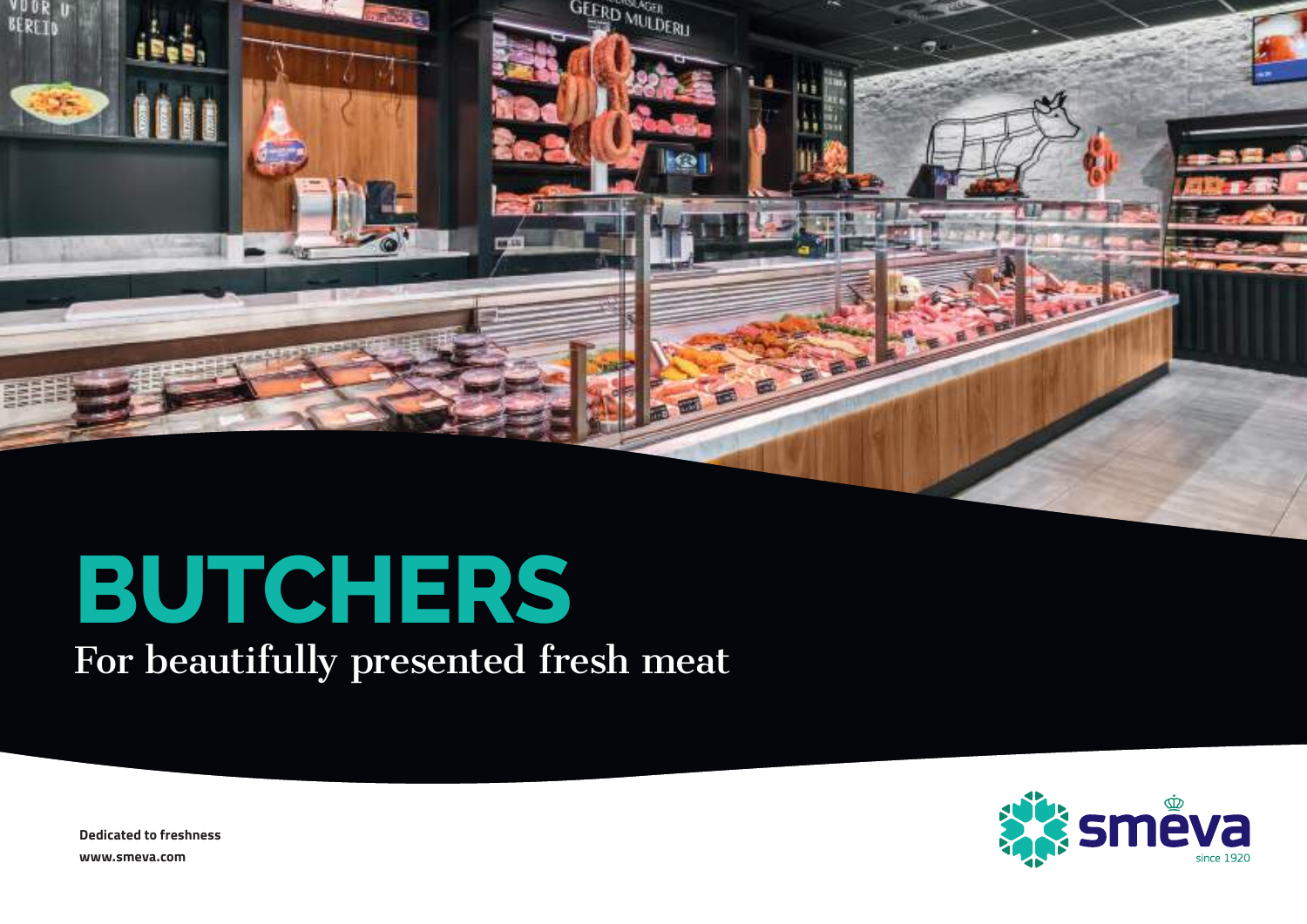**Smeva has been dedicated to freshness for over 100 years. And we have translated that dedication internationally into an extensive range of high-quality, sustainable refrigeration units. Refrigerated display counters, refrigerated wall units, and cold and freezer rooms that are guaranteed to give your butchery a unique identity. Our focus lies on wonderfully cooling and the attractive presentation of fresh meat and home-made specialities.** 

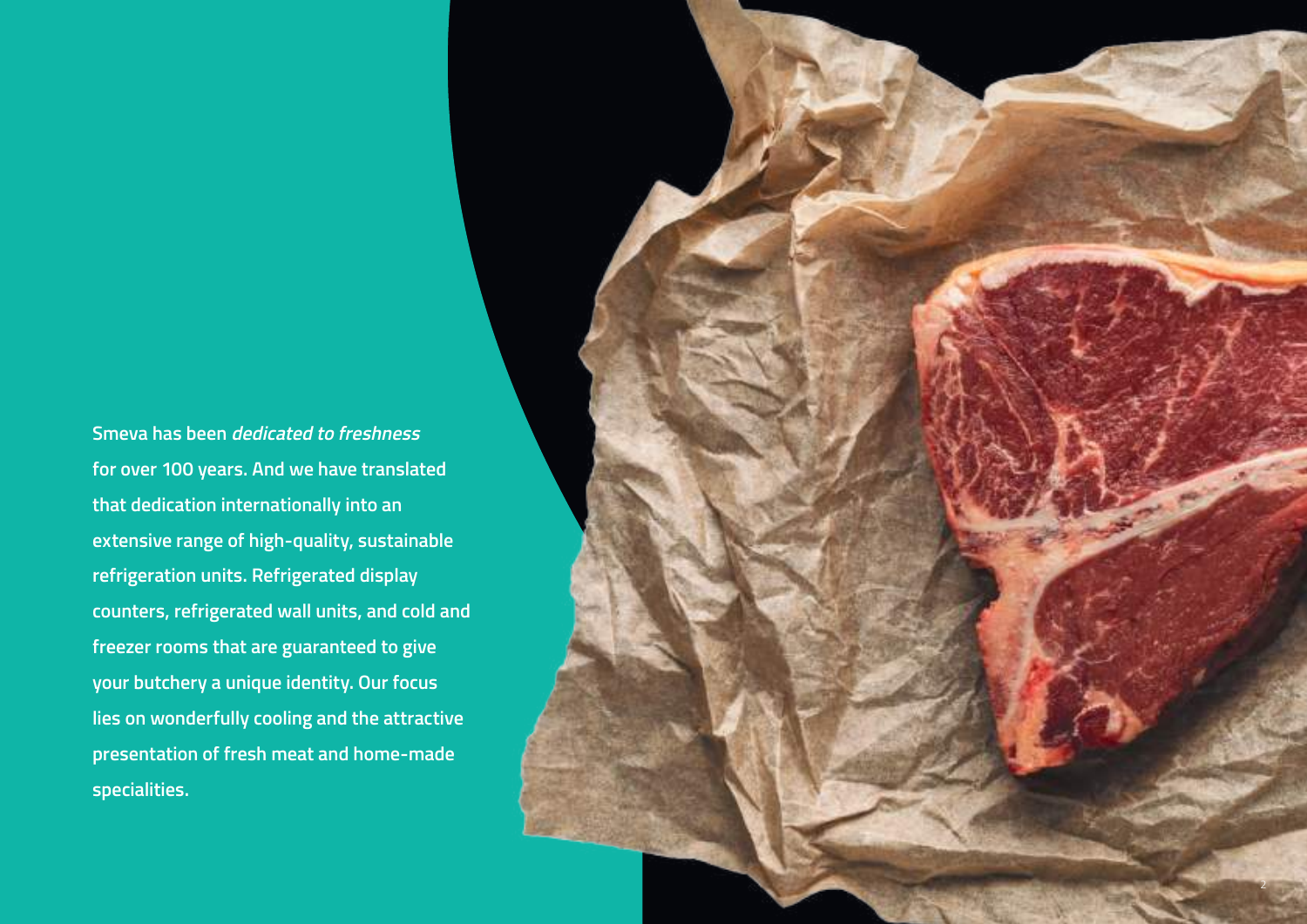

# For butchers who put quality first

**Smeva butchers' display counters have been popular with butchers for over 100 years. Guaranteed temperature stability, virtually no dehydration, innovative designs and flexible arrangements. In a nutshell, high-quality refrigerated display counters which butchers can truly count on.** 

### **Tailored advice**

Smeva provides a complete range of products and services so you don't have to worry about your refrigerated display counters, self-service counters, and cold and freezer rooms, from production and installation right through to maintenance. Every refrigerated unit is equipped with just the right type of cooling technology. The presentation of your meat and homemade specialities in our optimised refrigerated units not only guarantees your customers a pleasant shopping experience, but also increases your turnover.

This brochure contains an overview of our refrigerated units for butchers. Are you looking for assistance or a specific cooling technology solution? Contact us, we will be happy to help you. Visit www.smeva.com or phone us on +31 40 207 32 00.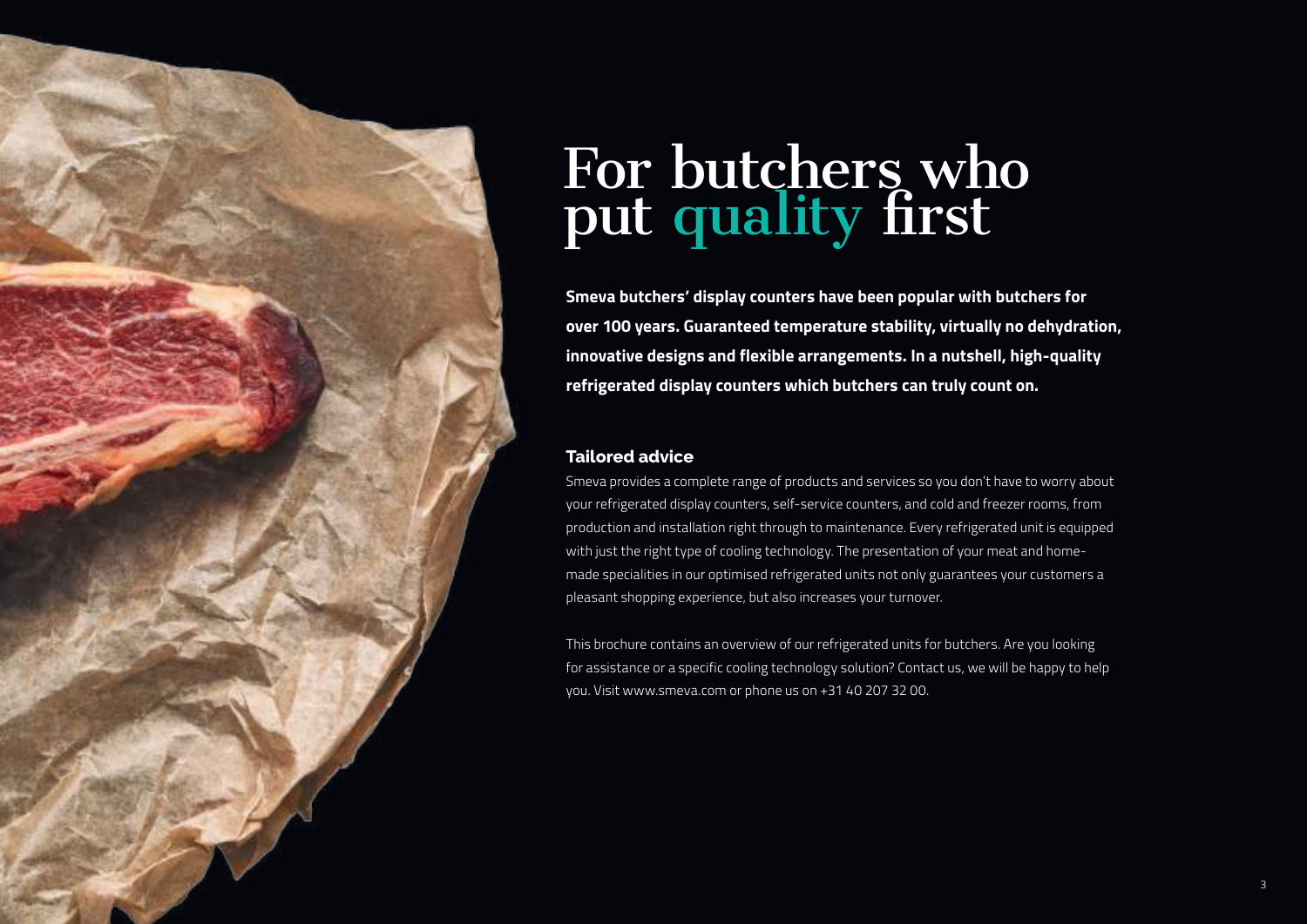# **TABLE OF CONTENTS**



# **[VISION MKII:](#page-4-0)  [OUTSTANDING](#page-4-0)  [REVENUE](#page-4-0)  [GENERATOR](#page-4-0)**

[Page 5](#page-4-0)



**[FJORDA:](#page-6-0)  [COMPLETE LINE OF](#page-6-0)  [REFRIGERATED WALL](#page-6-0)  [UNITS](#page-6-0)**

[Page 7](#page-6-0)



# **[FRESH2GO:](#page-10-0)  [REFRIGERATED](#page-10-0)  [DISPLAY COUNTER &](#page-10-0)  [WORK TOP IN ONE](#page-10-0)**



**REFRIGERATED WORKBENCH: STORAGE UNIT IN DIFFERENT LOOKS**



# **[MARKET:](#page-8-0)  [REFRIGERATED DISPLAY](#page-8-0)  [CASE WITH OPEN](#page-8-0)  [CHARACTER](#page-8-0)**

[Page 9](#page-8-0)



**COLD AND FREEZER ROOMS: SUPERI[OR](#page-14-0) BUILD QUALITY**

[Page 15](#page-14-0)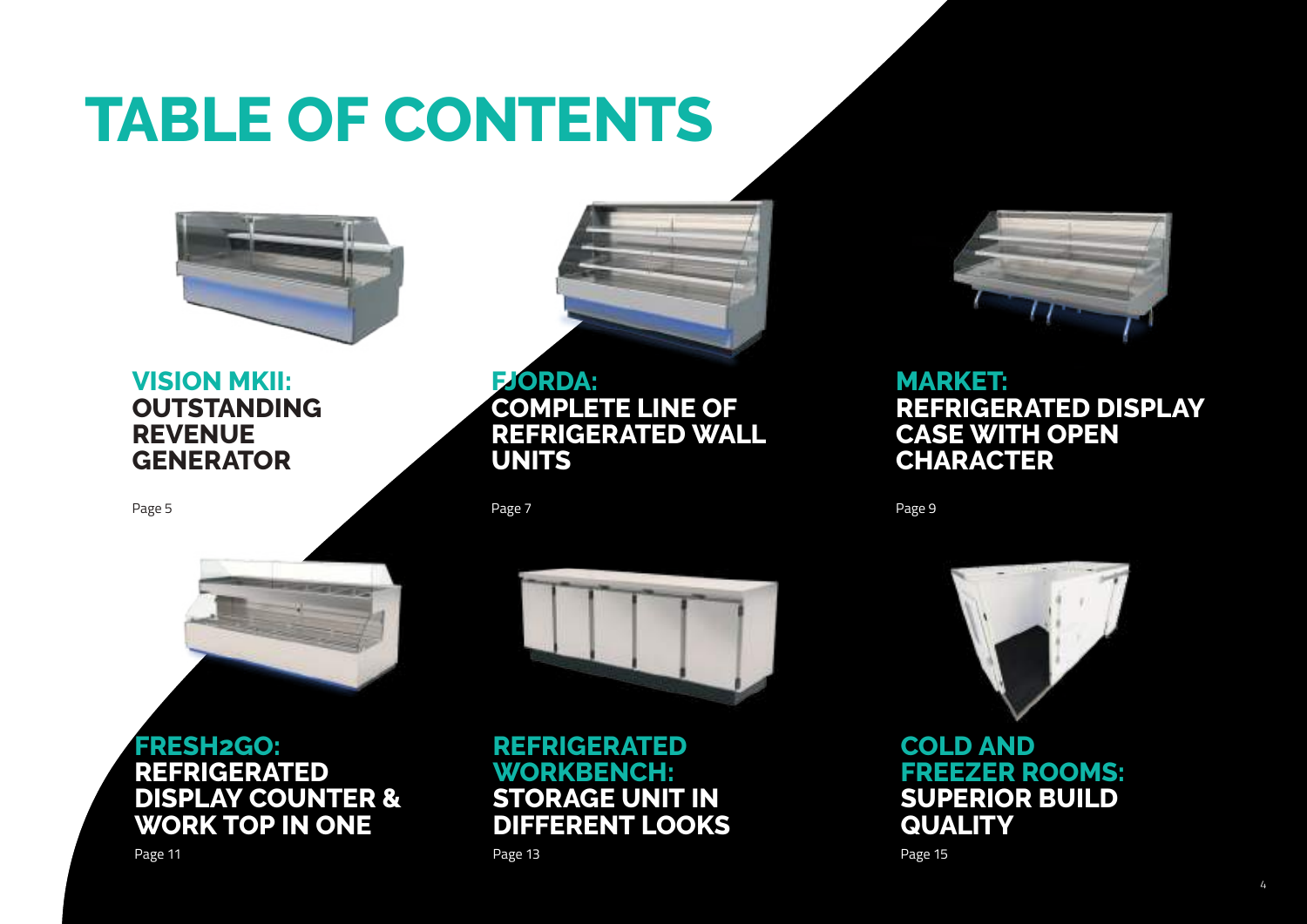## <span id="page-4-0"></span>Lowest levels of dehydration

# **VISION MKII: OUTSTANDING REVENUE GENERATOR**

Dehydration is kept to a minimum in our award-winning Vision MKll refrigerated display counter thanks to the coldplate technology and very low air circulation.

As a result, your products will have a longer shelf life and stay fresh longer.



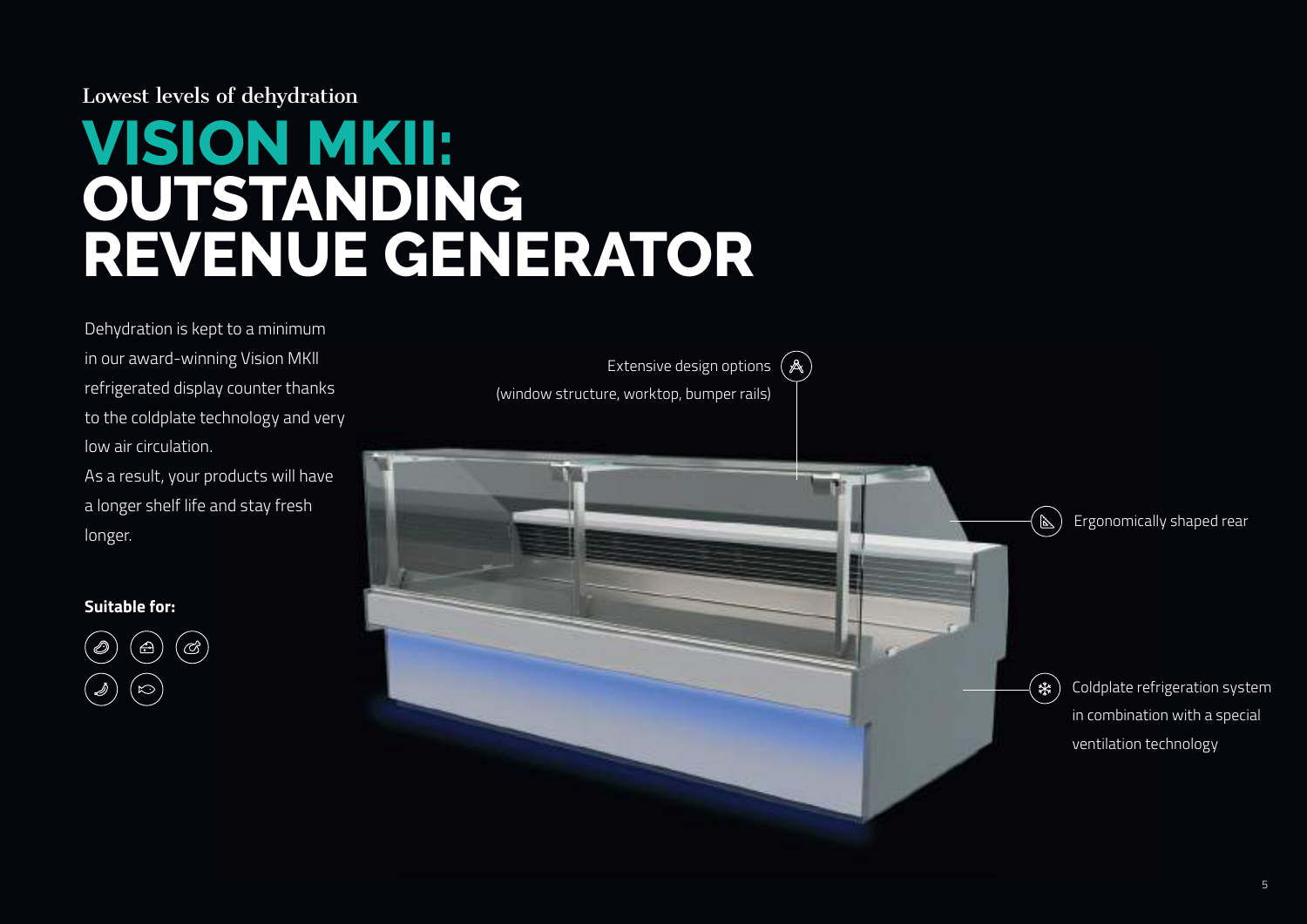### **VISION MKII**



### **Integrated self-service compartment**

The option to add a self-service area with the same look & feel and modular construction will add the finishing touch to your butchery. With this traditional refrigerated display counter and skilled staff, you will also encourage impulse purchases of pre-packaged products/ delicatessen.



### **Easy to clean**

Thanks to the completely closed plate cooling, in combination with the integrated drain, cleaning is child's play. This means your shop staff will be able to finish their cleaning and merchandising the counter much quicker. This lowers staff costs.

# **YOUR BENEFITS:**

- **Less discolouration of fresh products thanks to the low air** circulation and perfect air distribution
- ▶ Can be set up in modules with endless design options
- Save power costs through extremely low energy consumption
- Lowest measured dehydration of only 0.55% in 24 hours (TÜV and TNO certified)
- Night cover so goods can remain on display and do not need and re-stocking on a daily basis
- Extend your opening hours and save hours of cleaning time every day

#### **Options:**

- Night cover
- Stepped decks
- Weight Saver ll humidification unit
- Cutting boards, salad container holder, paper bin, knife holder, bag hook
- Acrylic partition (high and low)
- Scale/Checkout platform
- $\blacktriangleright$  Fish displays suitable for cooling on flaked ice
- Front lighting
- Straight, flat front (FLUSH)



### **FOR MORE INFORMATION**

**www.smeva.com/en/vision-mkll**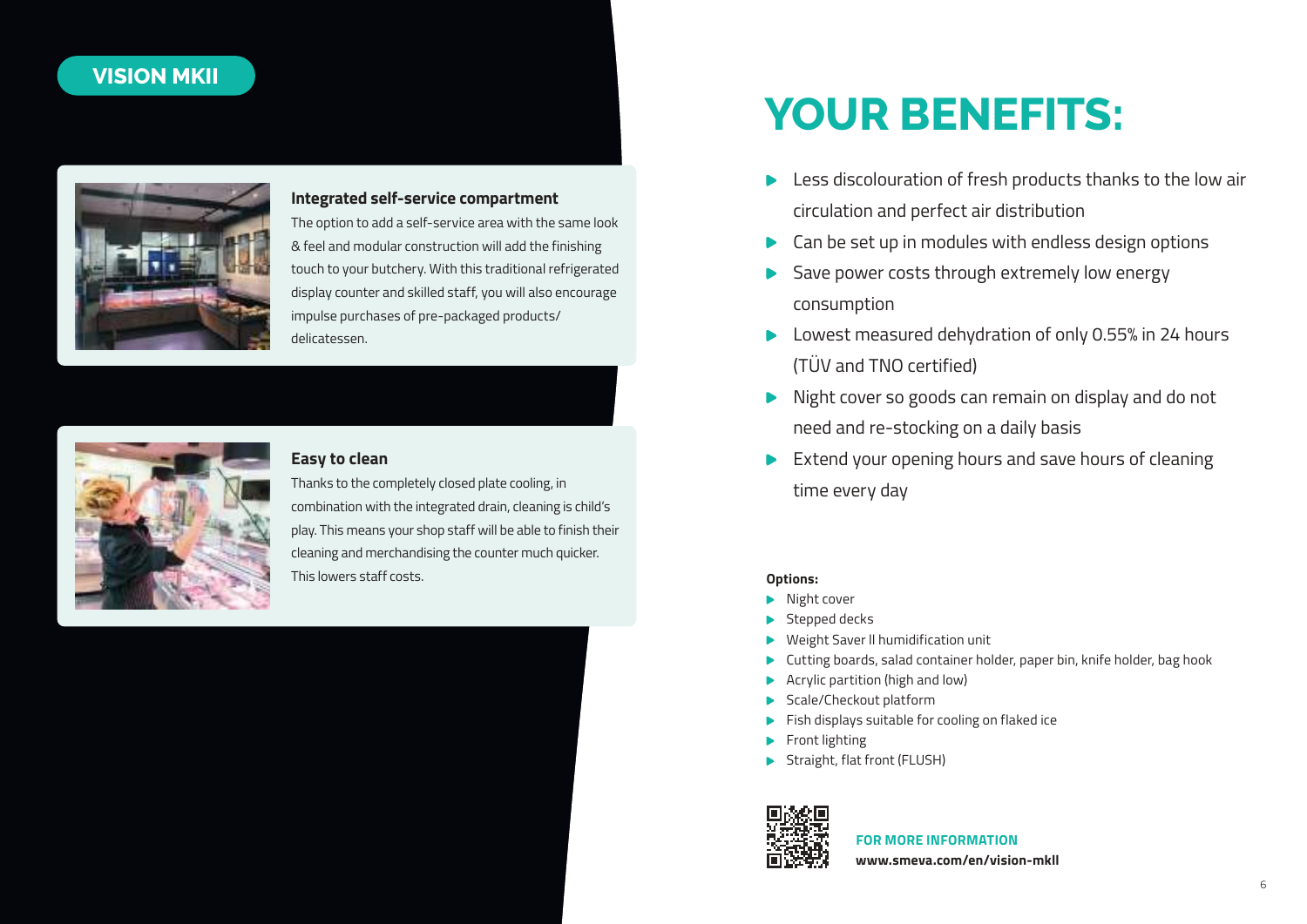# <span id="page-6-0"></span>Turn your butchery into a one-stop-shop

# **FJORDA: COMPLETE LINE OF REFRIGERATED WALL UNITS**

Give your butchery a unique identity and boost your service by extending your range with pre-packaged fresh meals, soups, salads and charcuterie. With this refrigerated wall unit, you give your customers complete freedom and easy access to your products, and can store your fresh food at the perfect temperature all day long.



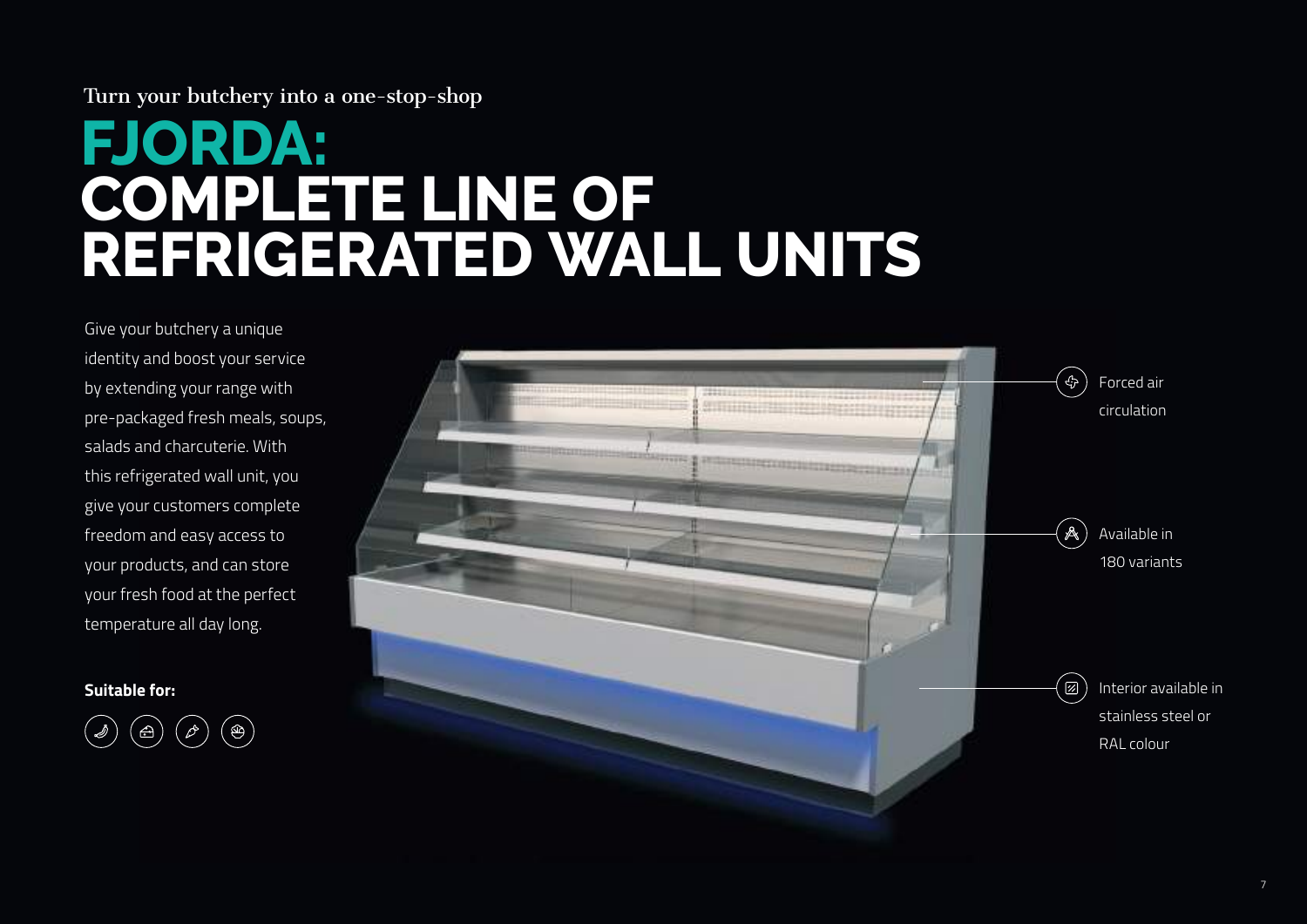## **FJORDA**



#### **For any store layout**

With 180 variants and a wide range of options such as back-to-back or island arrangements, or linked with other refrigerated counters, the Fjorda can always be integrated into your store concept.



### **High-capacity wall refrigeration**

Fjorda allows you to store a great deal of fresh produce per m3. In addition, the Fjorda range offers a variety of design options. So it can always be seamlessly integrated into your store design.

# **YOUR BENEFITS:**

- Ideal for stimulating impulse purchases  $\blacktriangleright$
- Flexibility with various lengths and heights
- Large storage volume ( $m<sup>3</sup>$  )
- Modern look  $\blacktriangleright$

#### **Options:**

- Glass shelves
- ▶ Up to 5 presentation levels possible
- Night cover
- Straight, flat front (FLUSH)
- Deck and/or shelf lighting
- Additional flexible inset walkways
- **Decorative front finish**
- Ready to plug in
- $\blacktriangleright$  Dry misting



**FOR MORE INFORMATION www.smeva.com/en/fjorda**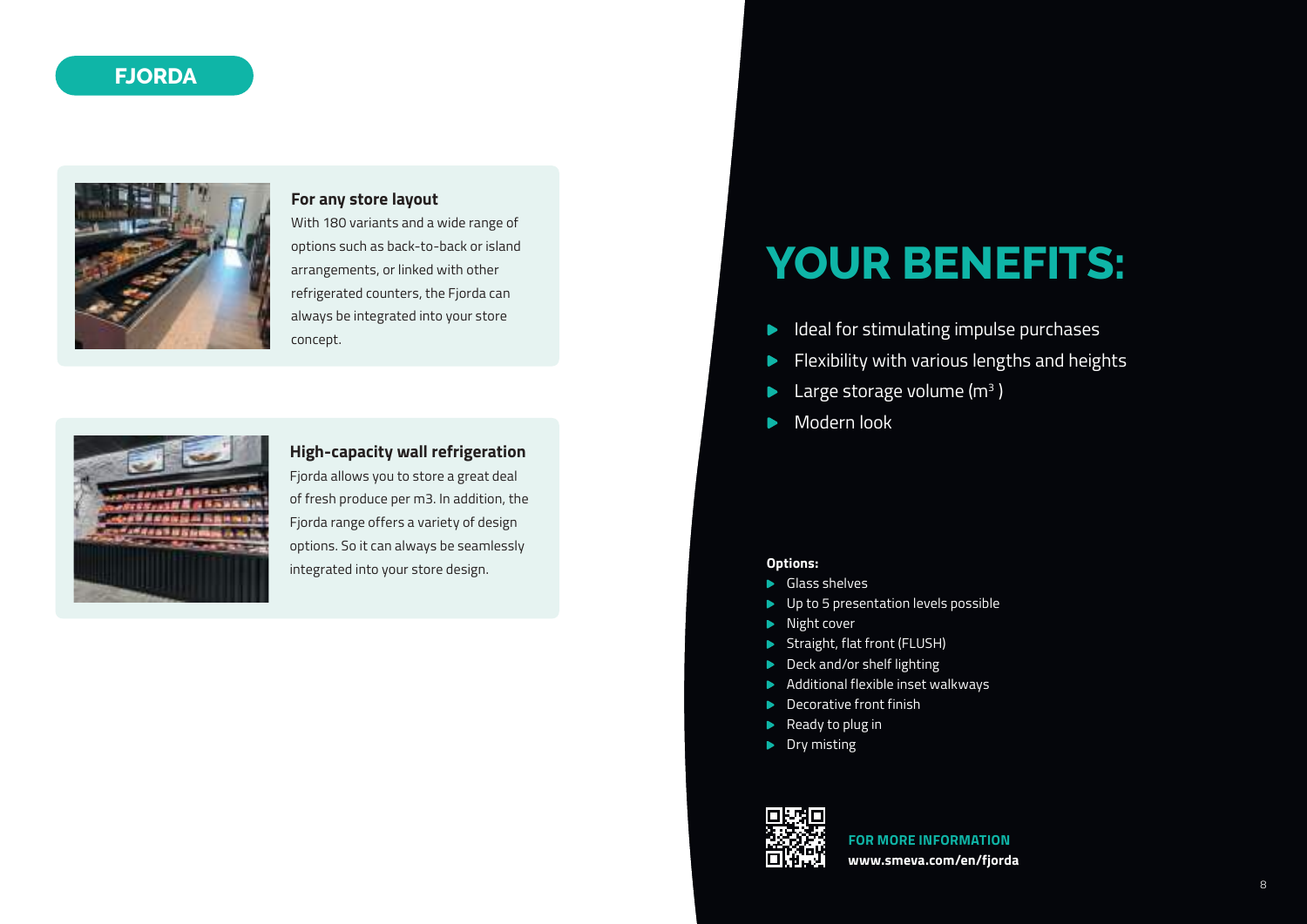### <span id="page-8-0"></span>Create your own fresh market

# **MARKET: REFRIGERATED DISPLAY CASE WITH OPEN CHARACTER**

This spacious, semi-vertical refrigerated display case is inviting and keeps everything perfectly cool. Even with sloping display with a depth of more than one metre, the pre-packed fresh products remain at exactly the right temperature. Due to its open design, the products can be easily seen and are literally up for grabs.



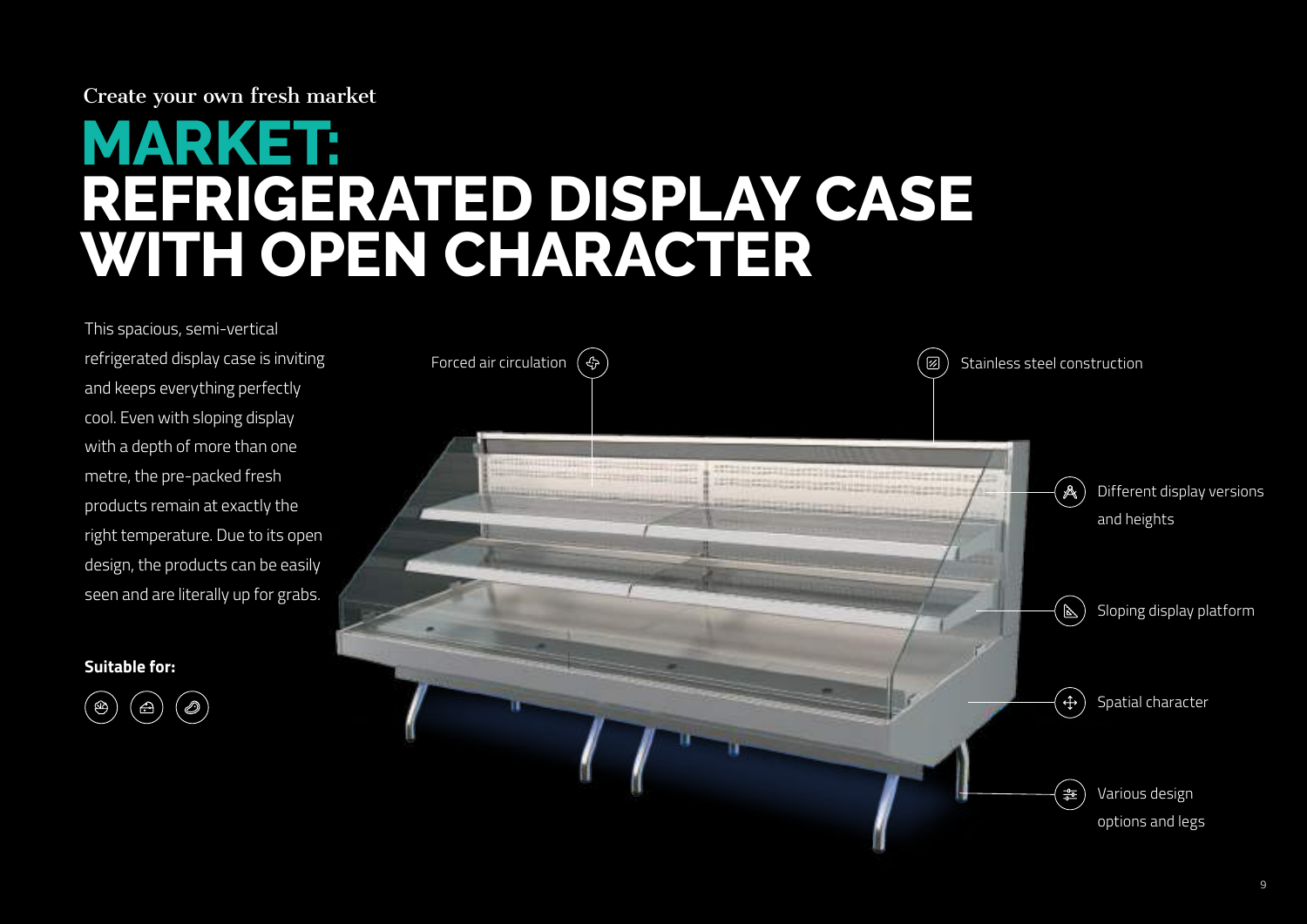### **MARKET**



#### **Encourage impulse purchases**

Thanks to its open style, the products in this self-service unit are easily visible and remain within reach. Ideal for stimulating impulse purchases of pre-packaged fresh meals, salads and soups.



#### **Flexible use**

Thanks to the various versions and design options, Market can be used for various purposes. Not only for your standard range, but for special seasonal products or promotional products too.

# **YOUR BENEFITS:**

- Flexibility with various lengths and heights  $\blacktriangleright$
- Stylish appearance
- Ideal for stimulating impulse purchases
- Easy to move
- High-quality materials

#### **Options:**

- Glass shelves
- ▶ Up to 5 presentation levels (4 shelves)
- Ready to plug in
- Night cover
- Deck and/or shelf lighting
- Additional flexible presentation platforms or stands
- **Decorative front finish**



#### **FOR MORE INFORMATION**

**www.smeva.com/en/market**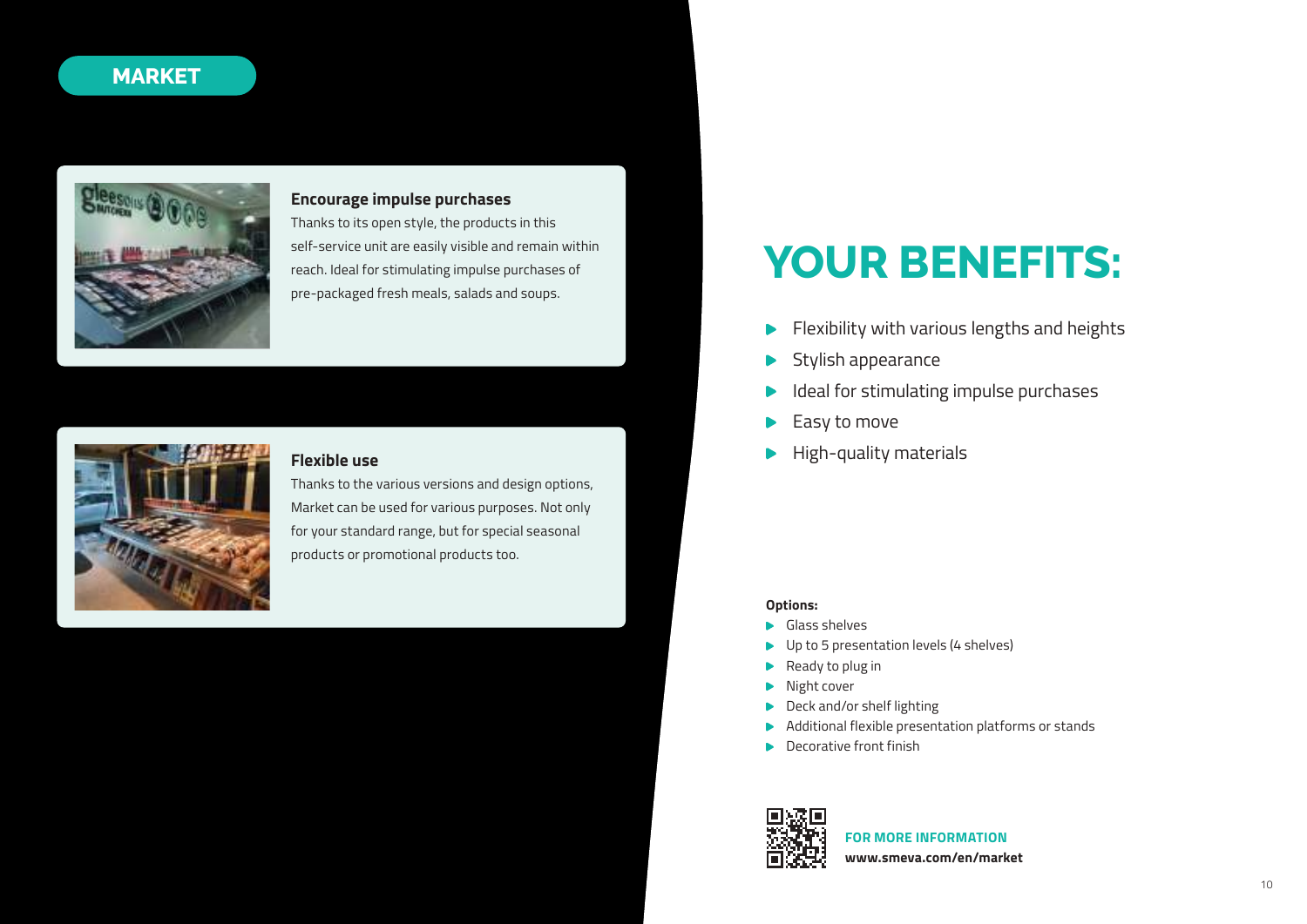### <span id="page-10-0"></span>Preparation and storage of fresh meals

# **FRESH2GO: REFRIGERATED DISPLAY COUNTER & WORK TOP IN ONE**

Keen to create a really fresh experience? Fresh2Go is just what you need! This refrigerated display counter allows store staff to prepare, recommend, package and store fresh ready-meals, salads, pizzas or paninis in front of the consumer. Fresh2Go is the way to go!



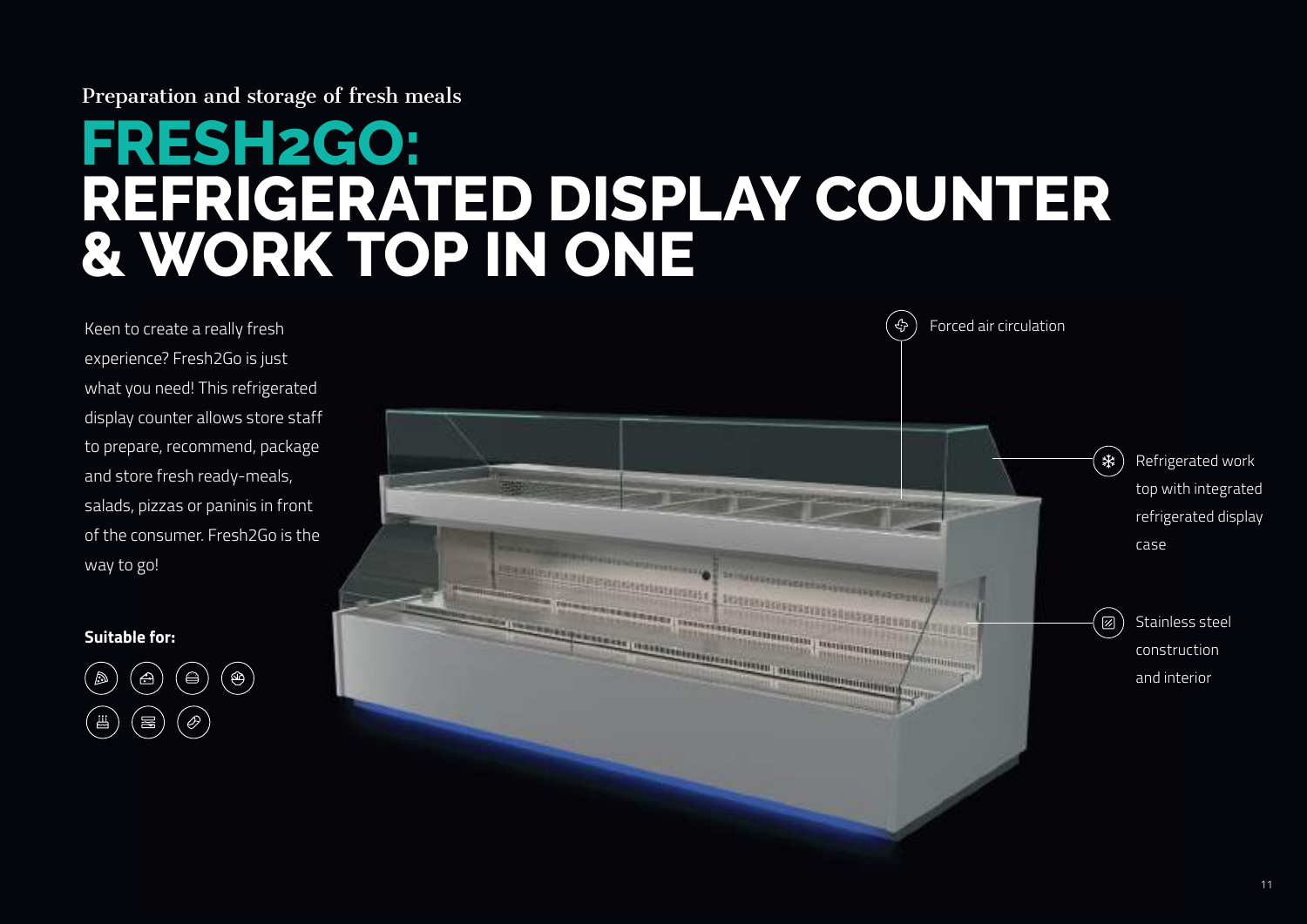# **FRESH2GO**



#### **Closer to your customers**

Turn your butchery into a one-stop-shop. Visitors can see your store staff at work. In combination with the fresh ingredients from the refrigerated work top, this increases sales opportunities for freshly prepared



#### **No waste**

The spacious self-service display case at the bottom can be used to store freshly prepared meals. Peak hours can be easily accommodated, which means meals do not have to be thrown away.

# **YOUR BENEFITS:**

- mercases sales opportunities for freshly prepared<br>meals. This results in increased turnover.
	- Available in 3 lengths
	- Stylish appearance with panoramic glass construction
	- High-quality materials
	- Easy access to parts for cleaning and maintenance

#### **Options:**

- Stepped decks
- Gastronorm trays or a sushi plate
- LED lighting in refrigerated display case
- Decorative front finish
- Available in HPL or stainless steel



**FOR MORE INFORMATION www.smeva.com/en/fresh2go**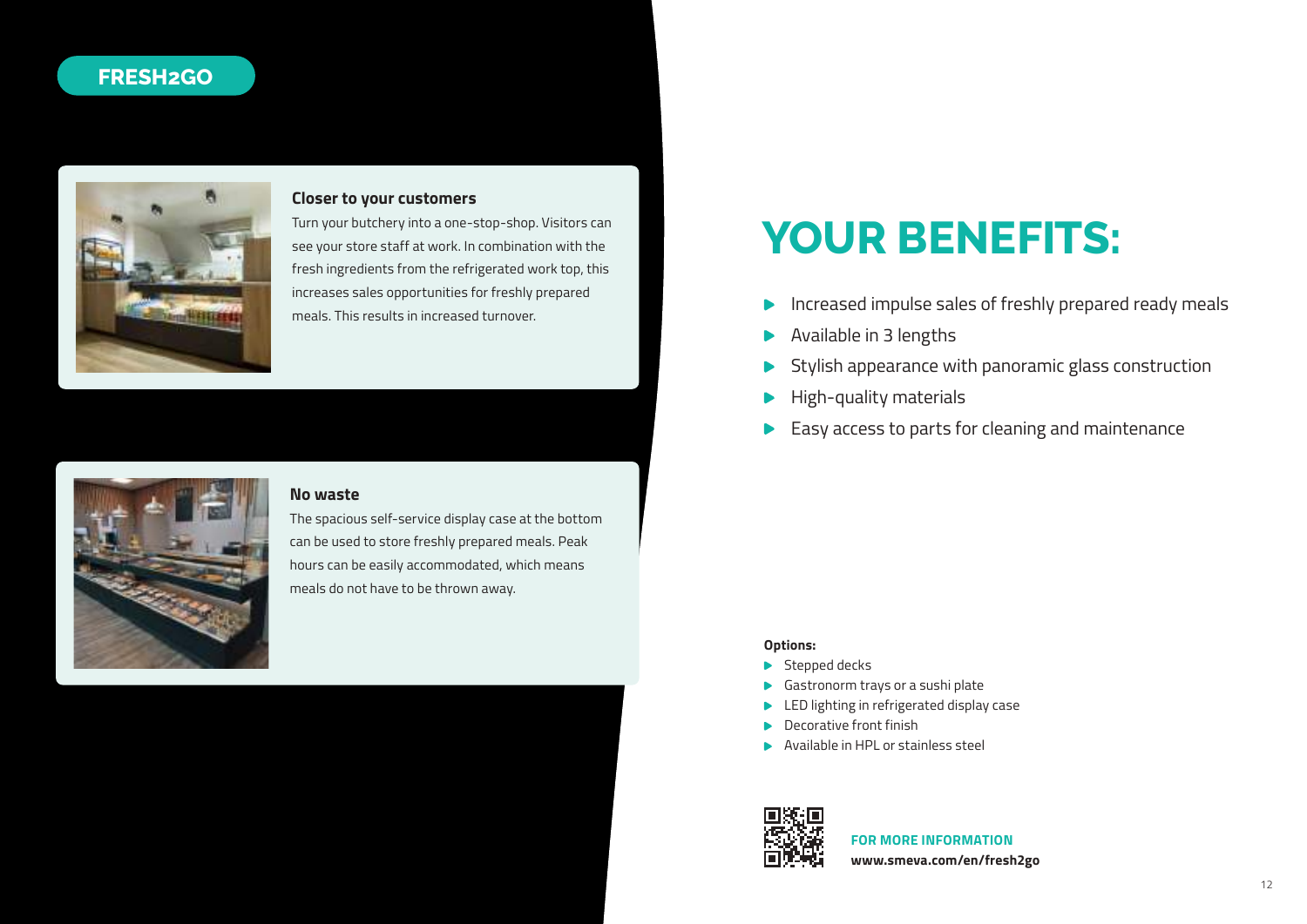# <span id="page-12-0"></span>Make the most of your valuable retail space

# **REFRIGERATED WORKBENCH: STORAGE UNIT IN DIFFERENT LOOKS**

Customisable refrigerated counter that offers lots of extra storage space. Can be assembled in modules in two heights, which makes it flexible for use in any shop setting.



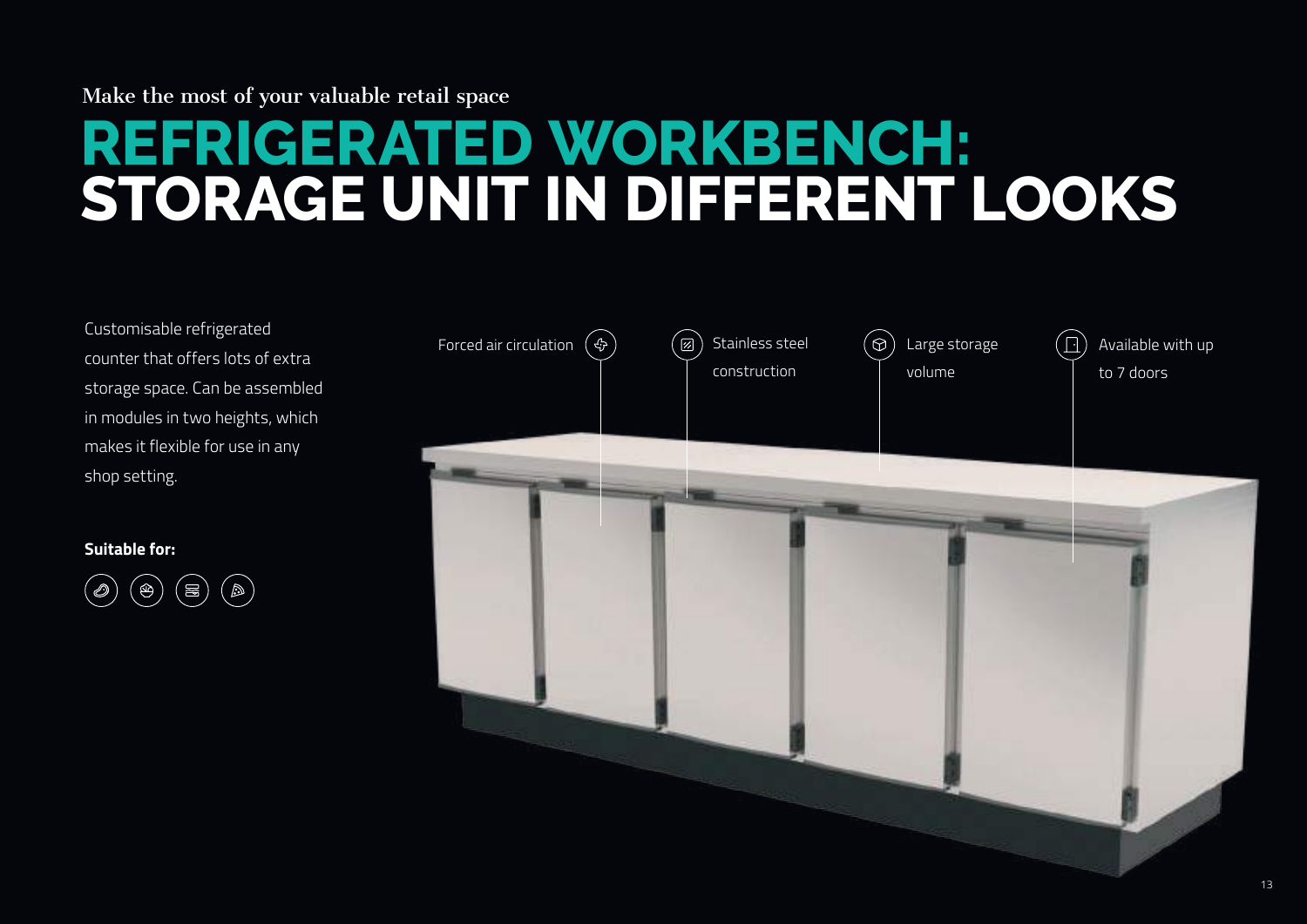### **REFRIGERATED WORKBENCH**



### **Artisan look**

The refrigerated workbench can be set up in various lengths and heights, and from different types of materials and colours, so it can be placed in sight on any shop floor.



#### **Create lots of extra storage space**

Smeva helps you store as much fresh produce in as few m<sup>2</sup> as possible with this practical refrigerated workbench. Stock is available immediately without unnecessary visits to the coldroom.

# **YOUR BENEFITS:**

- Working area and cold storage in one
- Diverse design options
- Ideal for creating extra storage space
- High-quality heavy duty materials
- $\blacktriangleright$  Colour matching

#### **Options:**

- ▶ 3 or 4 drawers per compartment
- Available in 2 heights and various lengths
- Available in RAL colour
- Various work areas possible



# **FOR MORE INFORMATION**

**www.smeva.com/en/refrigerated-workbench**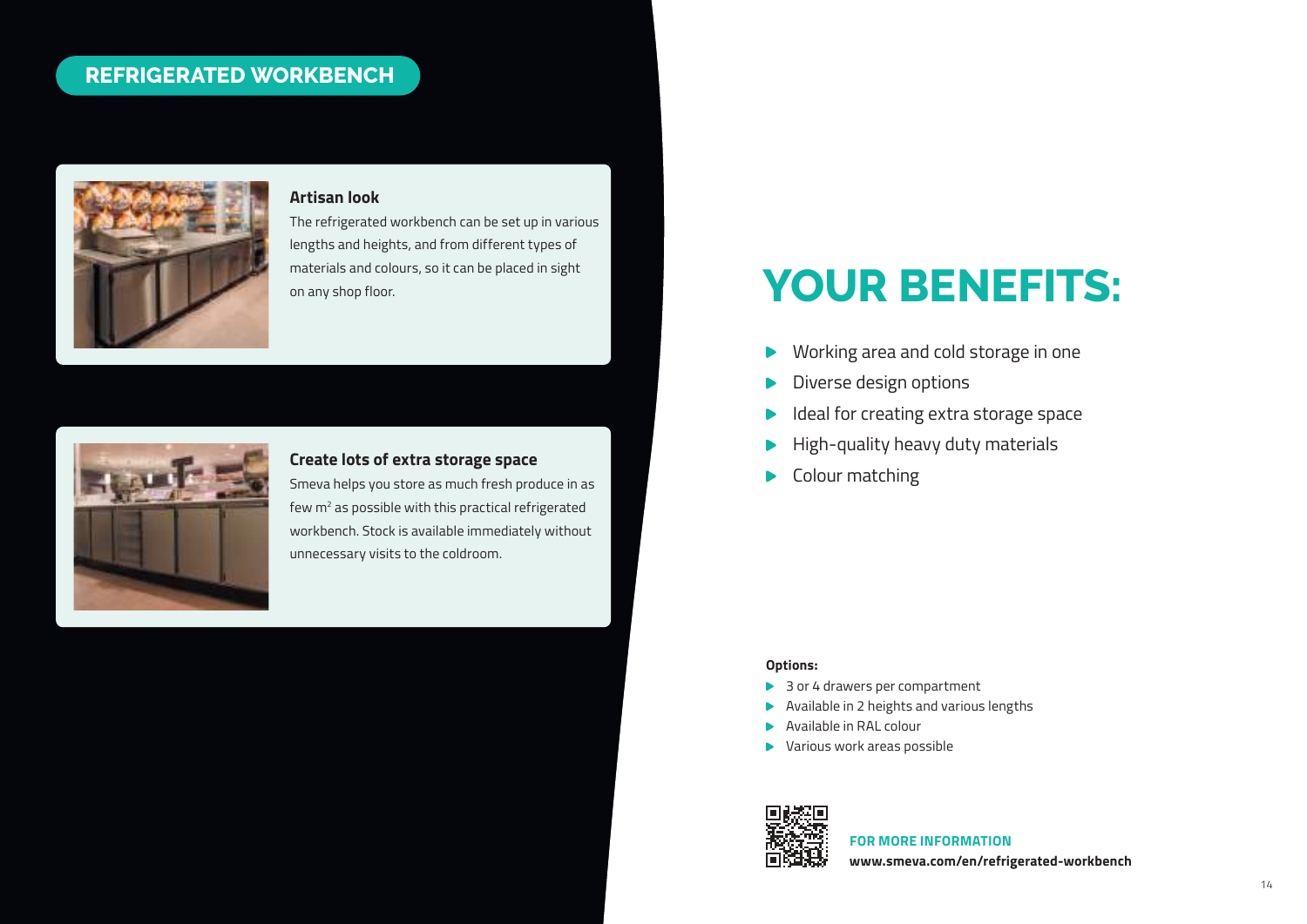# <span id="page-14-0"></span>Superior build quality and long lifespan

# **COLD AND FREEZER ROOMS**

Smeva cold and freezer rooms are top quality and developed for intensive daily use. This is what makes them an example of functionality. Top quality as standard, affordable for implementation in any desired configuration, and delivered quickly from our own factory. In addition, we also offer countless options for a beautiful finish.



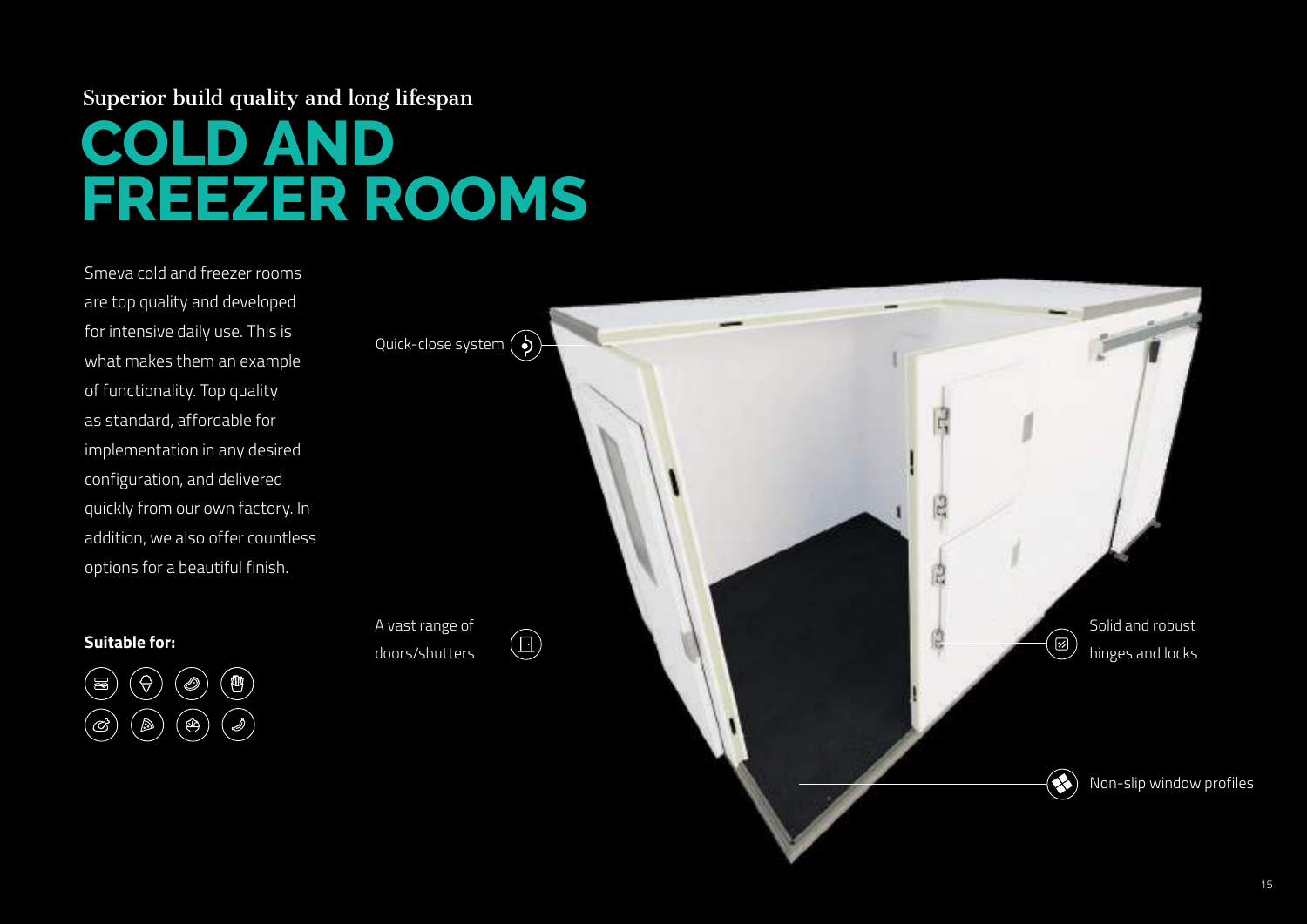# **COLD AND FREEZER ROOMS**



### **Suitable for any store layout**

Smeva has been manufacturing and developing custom-built cold and freezer rooms for 100 years. From small rooms and combi rooms to large spaces for storage, processing and packaging - we can create any solution, entirely suited to your needs.



#### **Fully tailored to your wishes**

It goes without saying that each cold and freezer room is equipped with all the desired features, options and specifications. Smeva also offers numerous finishing options, providing important added value for cold stores that are visible to customers.

# **YOUR BENEFITS:**

- Flexibility thanks to various lengths, heights and corners
- Developed for intensive daily use
- Self-closing door
- Impact-resistant outer corners made from a single piece
- Energy-efficient thanks to high insulation levels

#### **Options:**

- ▶ Can be delivered with a levelling foot construction
- Glass door system, strip curtain, shelving, ramp, hanging systems/rollers
- Available with B-s2-d0 fire-resistant panels
- Different closures/handles
- Heated drainage point



**FOR MORE INFORMATION www.smeva.com/en/coldroom**



**www.smeva.com/en/freezer-room**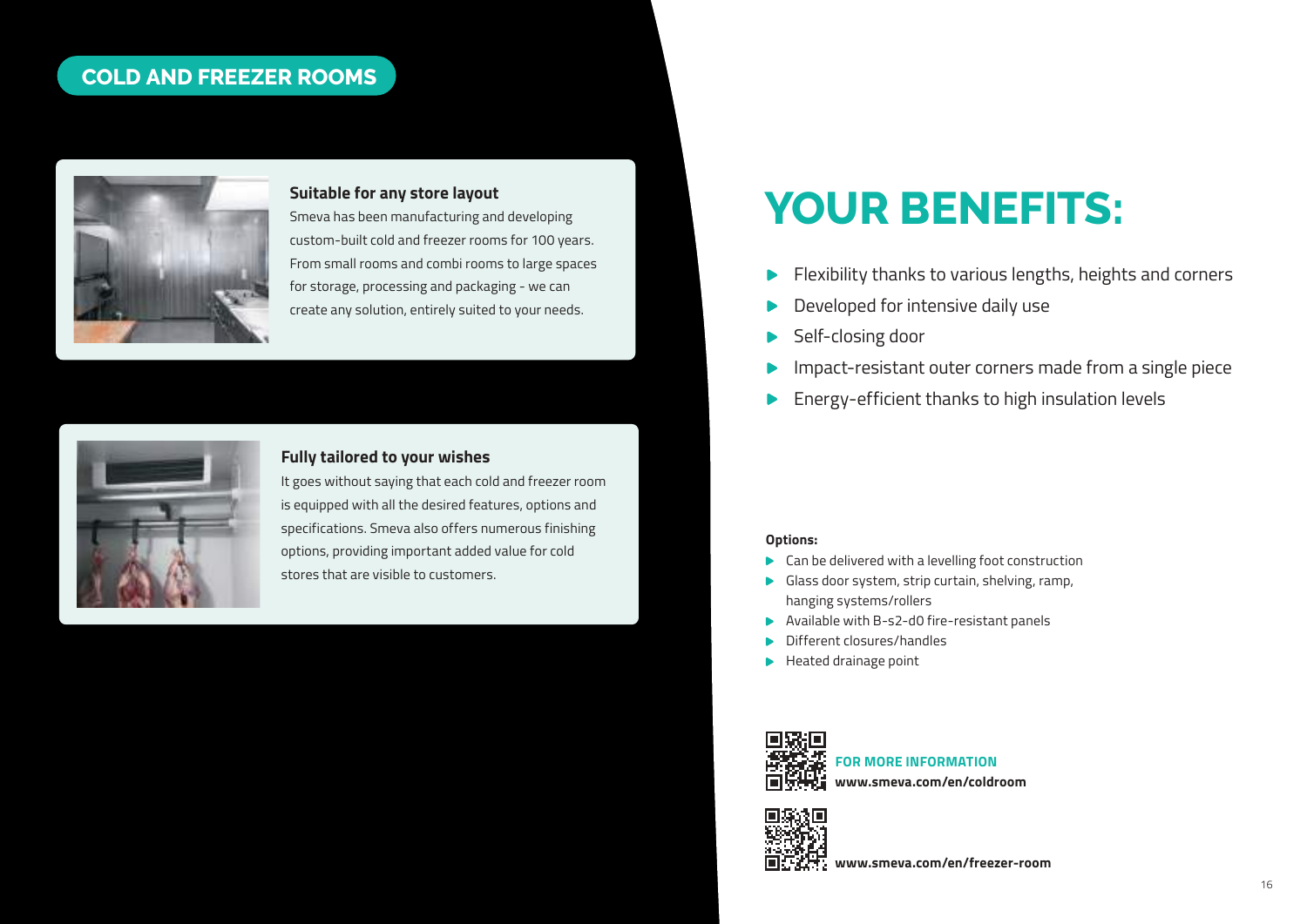





| Model                             | <b>Vision MKII</b>                                                                                                                                                                                                                                                                                                                          | Fjorda                                                                                               | <b>Market</b>                                                                                                                                                                         |
|-----------------------------------|---------------------------------------------------------------------------------------------------------------------------------------------------------------------------------------------------------------------------------------------------------------------------------------------------------------------------------------------|------------------------------------------------------------------------------------------------------|---------------------------------------------------------------------------------------------------------------------------------------------------------------------------------------|
| Suitable fot                      | $(\mathscr{O})$<br>$\circledcirc$<br>$(\infty)$<br>$(\textcolor{red}{\bullet})$<br>$(\mathscr{S})$                                                                                                                                                                                                                                          | $\circledcirc$<br>$(\mathscr{E})$<br>$\circledcirc$<br>$\circledast$                                 | ◉<br>$\circledcirc$                                                                                                                                                                   |
| <b>Counter type</b>               | Assisted service counter & self-service counter                                                                                                                                                                                                                                                                                             | Self-service counter                                                                                 | Self-service counter                                                                                                                                                                  |
| <b>Product temperature</b>        | (3M1) 25°C - 60% RH, -1 < T > +5°C (0M0) 20°C - 50% RH, -1 < T > +4°C (3M1) 25°C - 60% RH -1 < T > +5°C                                                                                                                                                                                                                                     |                                                                                                      | $(3M1) 25^{\circ}$ C - 60% RH -1 < T > +5 °C                                                                                                                                          |
| <b>Humidification temperature</b> | $CO_2$ : -6°C, HFC: -8°C, R290: -10°C                                                                                                                                                                                                                                                                                                       | -10°C (depending on refrigerant)                                                                     | -10°C (depending on refrigerant)                                                                                                                                                      |
| <b>Cooling capacity</b>           | 372 W/m                                                                                                                                                                                                                                                                                                                                     | 800 - 1250 W/m                                                                                       | 880 - 1100 W/m                                                                                                                                                                        |
| <b>Refrigeration technology</b>   | Tangential ventilators + Coldplate                                                                                                                                                                                                                                                                                                          | Forced                                                                                               | Forced                                                                                                                                                                                |
|                                   |                                                                                                                                                                                                                                                                                                                                             |                                                                                                      |                                                                                                                                                                                       |
| Lenght                            | 1250 - 3750 mm                                                                                                                                                                                                                                                                                                                              | 1250 - 3750 mm                                                                                       | 1250 - 3750 mm                                                                                                                                                                        |
| <b>Module size</b>                | 312,5 mm                                                                                                                                                                                                                                                                                                                                    | 625 mm                                                                                               | 625 mm                                                                                                                                                                                |
| Display platform                  | Level                                                                                                                                                                                                                                                                                                                                       | Inclination angle 2°                                                                                 | Inclination angle 2°/9°                                                                                                                                                               |
| <b>Presentation depth</b>         | 870 mm                                                                                                                                                                                                                                                                                                                                      | 620 / 770 / 900 mm                                                                                   | 730 / 1051 mm                                                                                                                                                                         |
| Humidification                    | Optional                                                                                                                                                                                                                                                                                                                                    | Optional                                                                                             | No                                                                                                                                                                                    |
| <b>Lighting</b>                   | Display platform/plinth/foot                                                                                                                                                                                                                                                                                                                | Deck/shelf                                                                                           | Deck/shelf                                                                                                                                                                            |
| Interior                          | Stainless steel (304L) / Stainless steel (304L) black                                                                                                                                                                                                                                                                                       | Stainless steel / RAL colour                                                                         | Stainless steel / RAL colour                                                                                                                                                          |
| <b>Exterior</b>                   | Insulated heads, HPL coated<br>Closed substructure<br>Customer side: Stainless steel front/RAL colour / without front decorative<br>plate / prepared for tiling / "flush" (similar to nose)<br>Serving side: PVC Grey laminated / Stainless Steel<br>Worktop: Stainless Steel / Granite / HPL<br>Laminated Various options for bumper rails | Insulated heads, HPL coated<br>Closed substructure in RAL colour<br>Various options for bumper rails | Insulated heads, standard in stainless steel (optional HPL coated)<br>Open substructure on legs (round/rectangular)<br>or closed substructure in RAL colour<br>Various bumper options |
| <b>Version</b>                    | Remote + ready to plug in                                                                                                                                                                                                                                                                                                                   | Remote + ready to plug in                                                                            | Remote + ready to plug in                                                                                                                                                             |
| Refrigerant                       | Remote: R744 / R448a / R449a / R134a<br>(other refrigerants available on request)<br>Plug-in: R290 / R433a                                                                                                                                                                                                                                  | available on request)<br>Plug-in: R290 / R433a                                                       | Remote: R744 / R448a / R449a / R134a (other refrigerants Remote: R744 / R448a / R449a / R134a (other refrigerants<br>available on request)<br>Plug-in: R290 / R433a                   |
| <b>Eco label</b>                  | $E^A_{\dot{G}}$                                                                                                                                                                                                                                                                                                                             | $F \frac{A}{A}$                                                                                      | $E \frac{A}{G}$                                                                                                                                                                       |

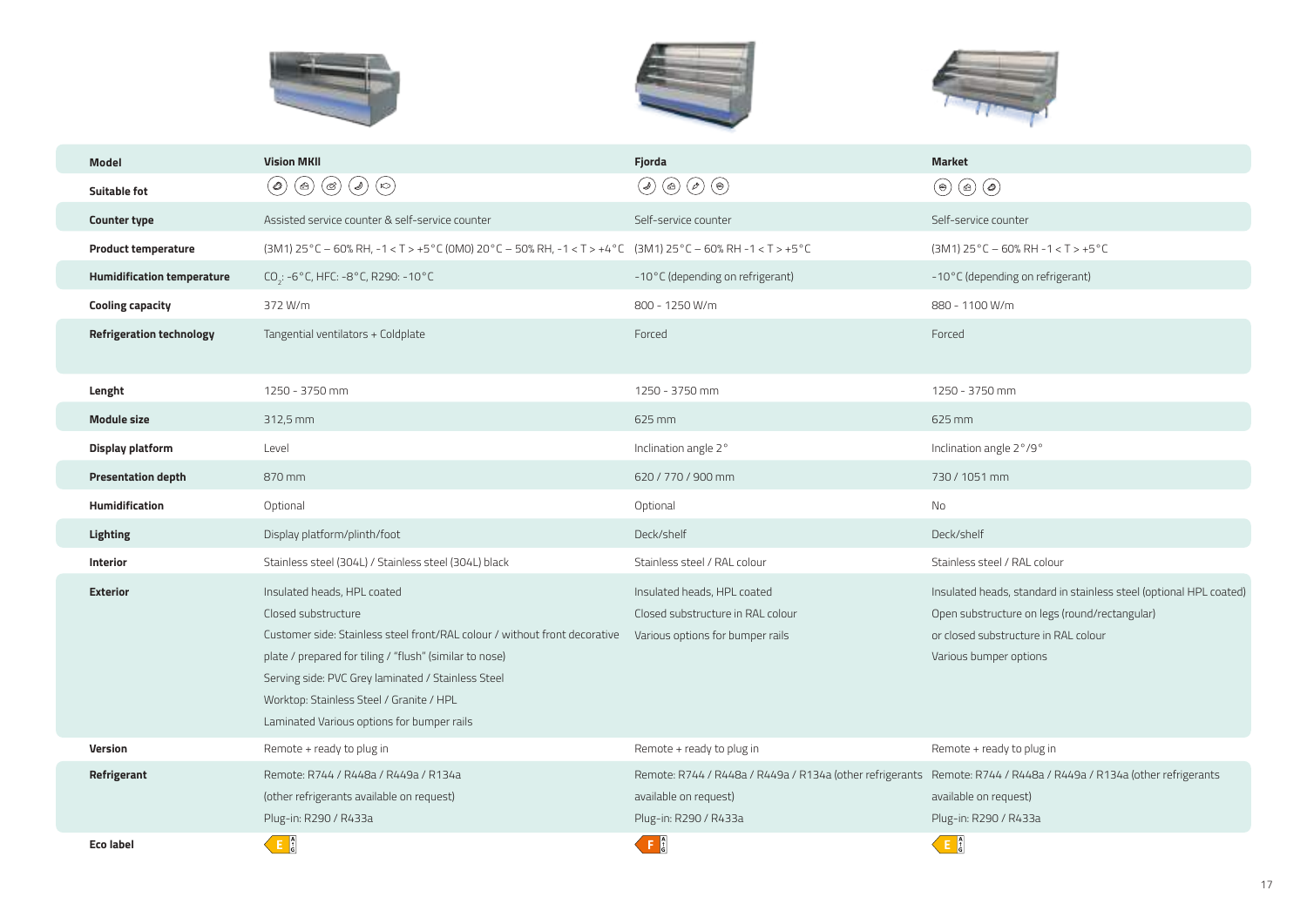





| <b>Model</b>                      | Fresh <sub>2Go</sub>                                                                                                                                                                                                                                                                        | Cold room & freezer room                                                                                                                                                    | <b>Refrigerated workbench</b>                                                                                                             |
|-----------------------------------|---------------------------------------------------------------------------------------------------------------------------------------------------------------------------------------------------------------------------------------------------------------------------------------------|-----------------------------------------------------------------------------------------------------------------------------------------------------------------------------|-------------------------------------------------------------------------------------------------------------------------------------------|
| <b>Suitable fot</b>               | $\left(\begin{matrix} \circledast \end{matrix}\right) \left(\begin{matrix} \circledast \end{matrix}\right) \left(\begin{matrix} \circledast \end{matrix}\right) \left(\begin{matrix} \circledast \end{matrix}\right)$<br>$(\textcolor{red}{\bullet})$<br>$(\circledast)$<br>$(\circledast)$ | $\textcircled{\scriptsize{0}} \textcircled{\scriptsize{0}} \textcircled{\scriptsize{0}} \textcircled{\scriptsize{0}} \textcircled{\scriptsize{0}}$<br>$\circledcirc$<br>(≊) | $(\circledast)(\circledast)(\circledast)$<br>$(\oslash)$                                                                                  |
| <b>Counter type</b>               | Assisted service counter & self-service counter                                                                                                                                                                                                                                             | Storage & processing area                                                                                                                                                   | Assisted service counter                                                                                                                  |
| <b>Product temperature</b>        | $(3M1) 25^{\circ}$ C - 60% RH -1 < T > +5 $^{\circ}$ C                                                                                                                                                                                                                                      | Cold room: -20 tot +60°C Freezer room:-35 tot +60°C                                                                                                                         | $(3M1) 25^{\circ}$ C – 60% RH -1 < T > +5 $^{\circ}$ C                                                                                    |
| <b>Humidification temperature</b> | $-10^{\circ}$ C                                                                                                                                                                                                                                                                             | N/A                                                                                                                                                                         | $-10^{\circ}$ C                                                                                                                           |
| <b>Cooling capacity</b>           | 880 W/m                                                                                                                                                                                                                                                                                     | N/A                                                                                                                                                                         | 275 W/m                                                                                                                                   |
| <b>Refrigeration technology</b>   | Forced                                                                                                                                                                                                                                                                                      | Galvanised steel with polyester coating Insulation core<br>made of polyurethane foam                                                                                        | Forced                                                                                                                                    |
| Lenght                            | 1250 / 1875 / 2500 mm                                                                                                                                                                                                                                                                       | Panel width: 1196 mm<br>Panel height: 1794 - 3289 mm                                                                                                                        | 1000 - 3000 mm                                                                                                                            |
| <b>Module size</b>                | $\qquad \qquad -$                                                                                                                                                                                                                                                                           | 299 mm                                                                                                                                                                      | 500 mm                                                                                                                                    |
| Display platform                  | Inclination angle 2°                                                                                                                                                                                                                                                                        | N/A                                                                                                                                                                         | $\overline{\phantom{a}}$                                                                                                                  |
| <b>Presentation depth</b>         | Refrigerated counter: 530 mm Refrigerated display case: 770 mm                                                                                                                                                                                                                              | N/A                                                                                                                                                                         | 725 mm                                                                                                                                    |
| <b>Humidification</b>             | No                                                                                                                                                                                                                                                                                          | N/A                                                                                                                                                                         | N/A                                                                                                                                       |
| <b>Lighting</b>                   | Display platform                                                                                                                                                                                                                                                                            | N/A                                                                                                                                                                         | N/A                                                                                                                                       |
| Interior                          | Stainless steel (304L)                                                                                                                                                                                                                                                                      | Galvanised steel with polyester coating Floor: HEXA / Stainless steel Stainless steel Runners for crates and drawers                                                        |                                                                                                                                           |
| <b>Exterior</b>                   | Insulated heads, standard in stainless steel (optional HPL coated)<br>Closed substructure in RAL colour<br>Various options for bumper rails                                                                                                                                                 | Stainless steel/RAL colour (standard RAL 9010)<br>Different options                                                                                                         | Stainless steel anti fingerprint (optional in RAL colour)<br>On adjustable feet<br>Worktop: Wood with plastic resin plate/stainless steel |

| Version          | Remote                                    | Remote                                    | Remote                                    |
|------------------|-------------------------------------------|-------------------------------------------|-------------------------------------------|
| Refrigerant      | Remote: R744 / R448a / R449a / R134a      | Remote: R744 / R448a / R449a / R134a      | Remote: R744 / R448a / R449a / R134a      |
|                  | (other refrigerants available on request) | (other refrigerants available on request) | (other refrigerants available on request) |
| <b>Eco label</b> | N/A                                       | N/A                                       | N/A                                       |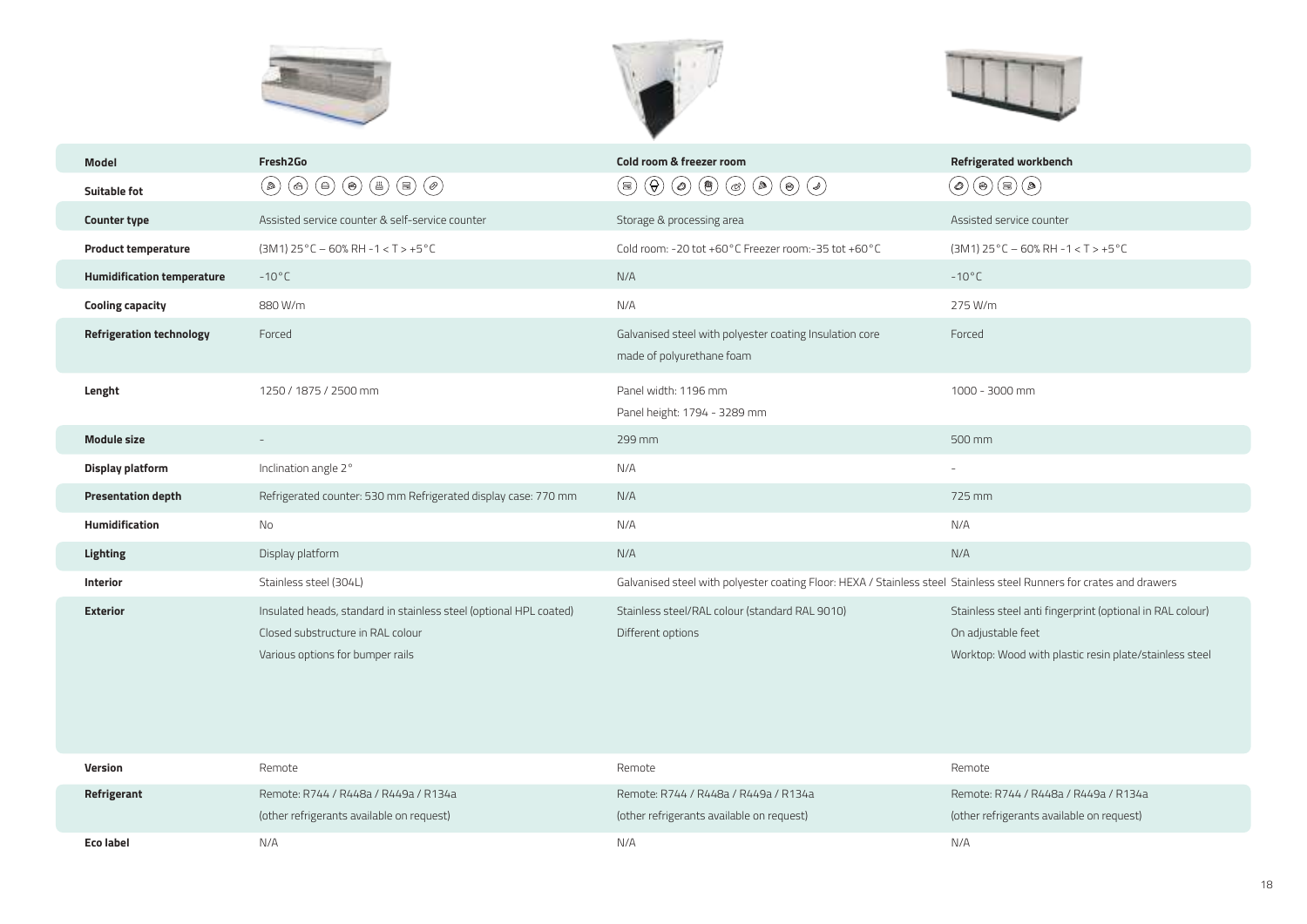The specialist in cooling technology

# **EXPERT INSTALLATION**

**As your cooling technology partner, we take charge of everything from A to Z. Smeva provides the full installation of your cooling and freezer units, ensuring a seamless process. You can always count on our world-class expertise in cooling technology. Our experienced refrigeration technicians accurately calibrate your refrigeration units, ensuring that they run at the most energy-efficient temperature.**



"Thanks to Smeva, I can pass my shop onto the next generation with confidence."



"Smeva stands for quality, solidity and reliability. Your trusted partner since 1980."



Carry van Rooij

"Smeva's refrigeration units stay at the perfect temperature, even in summer!"



"The refrigerated plate prevents dehydration and has made cleaning a simple and hygienic process."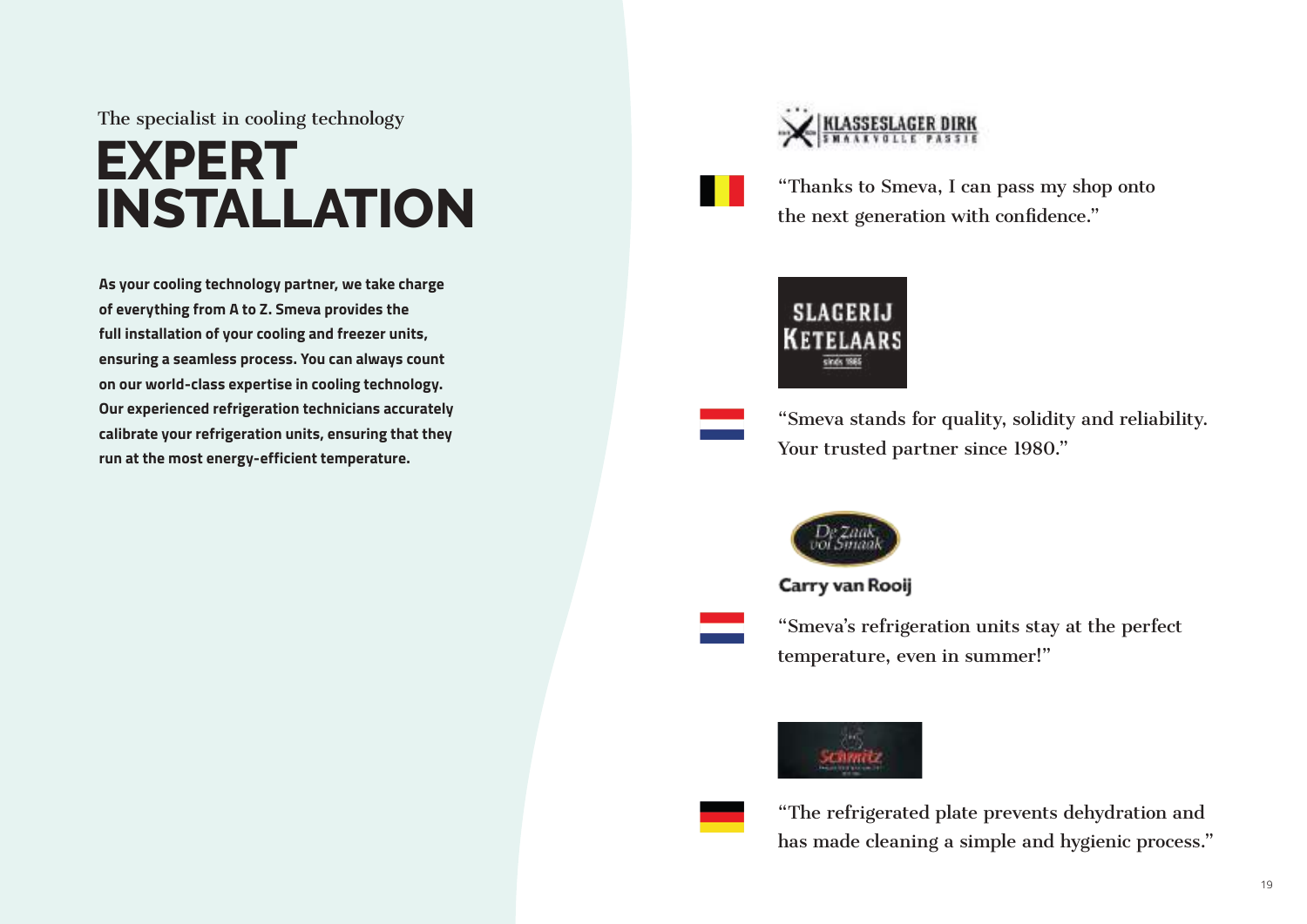# ATELIER

"Our Smeva counters ensure that meat, deli products and cheese stay fresh for longer, in the best possible conditions."

### **THOMAS H DUFFIN** Butcher

"What convinced me to go for a Smeva Vision MKII was the low dehydration rate and the practical use of night cover. This allows me to spend more time on my traditional home-made products."



"25 years on, our Smeva counter is still working really well. In two years we are planning on a newbuild, and we will of course order a new Smeva counter."

# **ENTICING GOODS TURN INTO FRESH PROFITS**

**In a nutshell, thanks to the flexible, innovative solutions by the international refrigeration expert Smeva, you get an eye-catcher that guarantees the sustainable, energy-efficient presentation of your fresh goods. At the same time, you can increase your turnover. A cool way to boost your profits!**

### **Practical, long-term after-sales service**

Our involvement does not stop after delivery. Smeva Service is here to assist you! If you are looking for a specific part, or an answer to an urgent question. We keep all parts in stock and have the in-house knowledge we need to provide you with a top-notch service. This ensures we can help you quickly and effectively.

#### **Contact us on +31 40 207 32 00.**